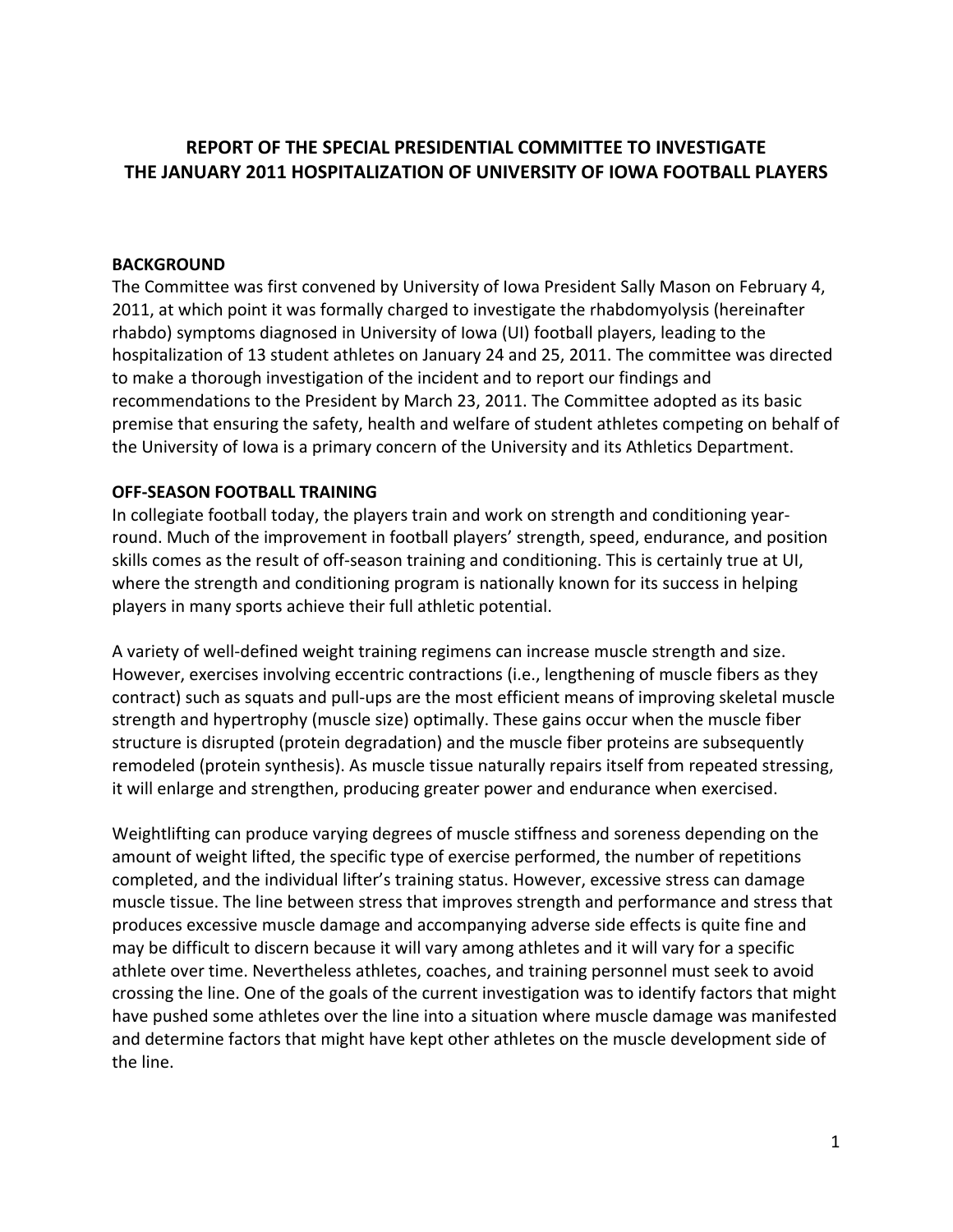#### **WHAT IS RHABDOMYOLYSIS?**

Rhabdomyolysis (rhabdo) is a condition that can result from overexertion of skeletal muscle. Rhabdo occurs when muscle tissue is injured to the point that the muscle cells break down and release myoglobin (the oxygen‐carrying protein in muscle; myoglobin in the urine causes the brown discoloration associated with rhabdo), enzymes (e.g., creatine kinase [CK]), and electrolytes into the bloodstream. One potential danger associated with rhabdo is that myoglobin leaked by damaged skeletal muscle cells can harm the kidneys, leading to renal failure. Kidney damage is the most common complication of rhabdo. If the condition is not treated properly, electrolytes escaping from damaged muscles cells can also cause heart rhythm disturbances. In addition, muscles can become so swollen that they compress blood vessels and nerves, resulting in a compartment syndrome, which must be treated surgically. Of note, some of the UI football players had transient renal dysfunction but none had cardiac arrhythmias (irregular rhythms) or compartment syndrome.

Rhabdo is a potentially serious health problem for athletes undergoing strenuous workouts that stress large skeletal muscle groups (e.g., quadriceps, the gluteus group), although it is not well known outside of medical circles. Rhabdo was first identified a century ago in association with catastrophes such as earthquakes, rock slides, and building collapses, during which people were crushed by debris. Exertional rhabdo, which is the condition manifested by the UI football players, was recognized more recently. Exertional rhabdo results when specific skeletal muscle groups are stressed during extremely strenuous exercise (e.g., running, weightlifting). There are numerous reports of exertional rhabdo in the medical and scientific literature, most of which describe only one case each. In addition, exertional rhabdo is likely an under‐reported phenomenon, as many cases may be confused with delayed onset muscle soreness (DOMS; muscles soreness that typically occurs 24 ‐ 48 hours following strenuous exercise). One expert told a Committee member that, although the true incidence of exertional rhabdo is unknown, the number of cases appears to be increasing substantially in recent years. This may be related, in part, to increased numbers of athletes participating in very strenuous training programs and competitions.

A serum CK level that is more than 5‐10 times baseline after vigorous exercise is the primary diagnostic criterion for exertional rhabdo. Patients with exertional rhabdo will also have very sore skeletal muscles. Some will have swollen muscles and many will pass dark, red, or cola colored urine. However, some persons with rhabdo can have high CK levels without changes in urine color, which may, in part, explain why rhabdo is under‐recognized.

The 13 UI football players who were admitted to University of Iowa Hospitals & Clinics (UIHC) in late January 2011 were diagnosed by UIHC doctors as suffering from exertional rhabdo. The information the Committee members gathered during the investigation strongly suggests that the intense squat workout team members underwent on January 20, 2011 (described in the "Timeline" section) caused rhabdo in the 13 players who were subsequently hospitalized. Other team members who participated in the workout on January 20, 2011 may have had rhabdo and either chose not to report to the trainers or to respond to a text message that was sent by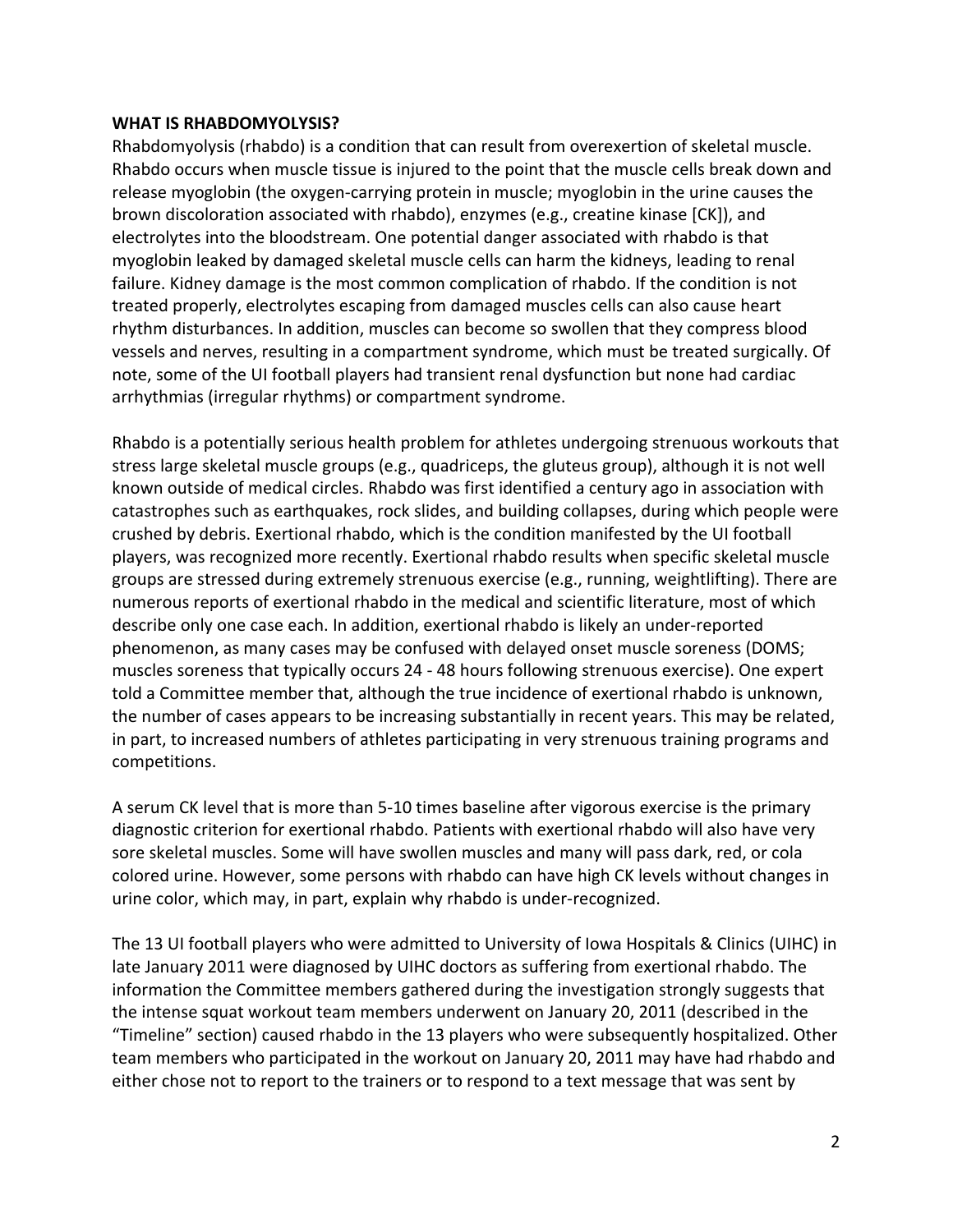trainers to the entire team. It is also possible that some players did not recognize that they had rhabdo because their urine was not brown.

# **STEPS IN THE COMMITTEE'S INVESTIGATION**

The Committee did the following activities to investigate the cluster of rhabdo:

- 1. Reviewed the medical/scientific literature on rhabdo;
- 2. Talked with experts on rhabdo;
- 3. Talked with experts on strength and conditioning;
- 4. Sent letters to all parents and guardians of football players requesting their input;
- 5. Interviewed staff of the Athletic Department and the Football Program, including the strength and conditioning coaches and athletic trainers;
- 6. Interviewed all 13 affected players and some players who were not affected;
- 7. Conducted an anonymous survey of the football players and analyzed the data;
- 8. Analyzed data provided by the Football Program;
- 9. Conducted a short on‐line survey with former football players who did similar workouts in 2004 and 2007;
- 10. Reviewed medical records for 7 of the 13 affected players;
- 11. Reviewed the results of random drug testing conducted January 21, 2011.

# **TIMELINE: December 29 to January 31**

The Committee developed the following "Timeline" that encompasses the workouts done between January 20 and January 24, 2011, the period preceding these workouts, and the ensuing hospitalizations. This timeline was based on the information gathered during the interviews noted above, including detailed discussions with individual medical, coaching, and training staff members to ensure the accuracy of the information.

Dec. 29 (Tues) – Insight Bowl Football Game, Tempe, AZ

Dec. 30 (Wed) – Football team returned to Iowa City

Dec. 31‐Jan. 18 – Winter Break: Current football players were given individualized "Workout Cards" by UI strength and conditioning coaches to guide their training during the last week of the three‐week hiatus before students returned for the spring semester. The anonymous survey of the entire team (see subsequent description of this survey) revealed that nearly 70% of the players did 50% or more of their assigned weight lifting and 90% of these players did these lifts at levels of exertion that they deemed to be 'moderate to maximal.'

Jan. 18 (Tues) – Classes resumed at the UI following the winter break and the strength and conditioning coaches convened a team meeting, during which the coaches stressed the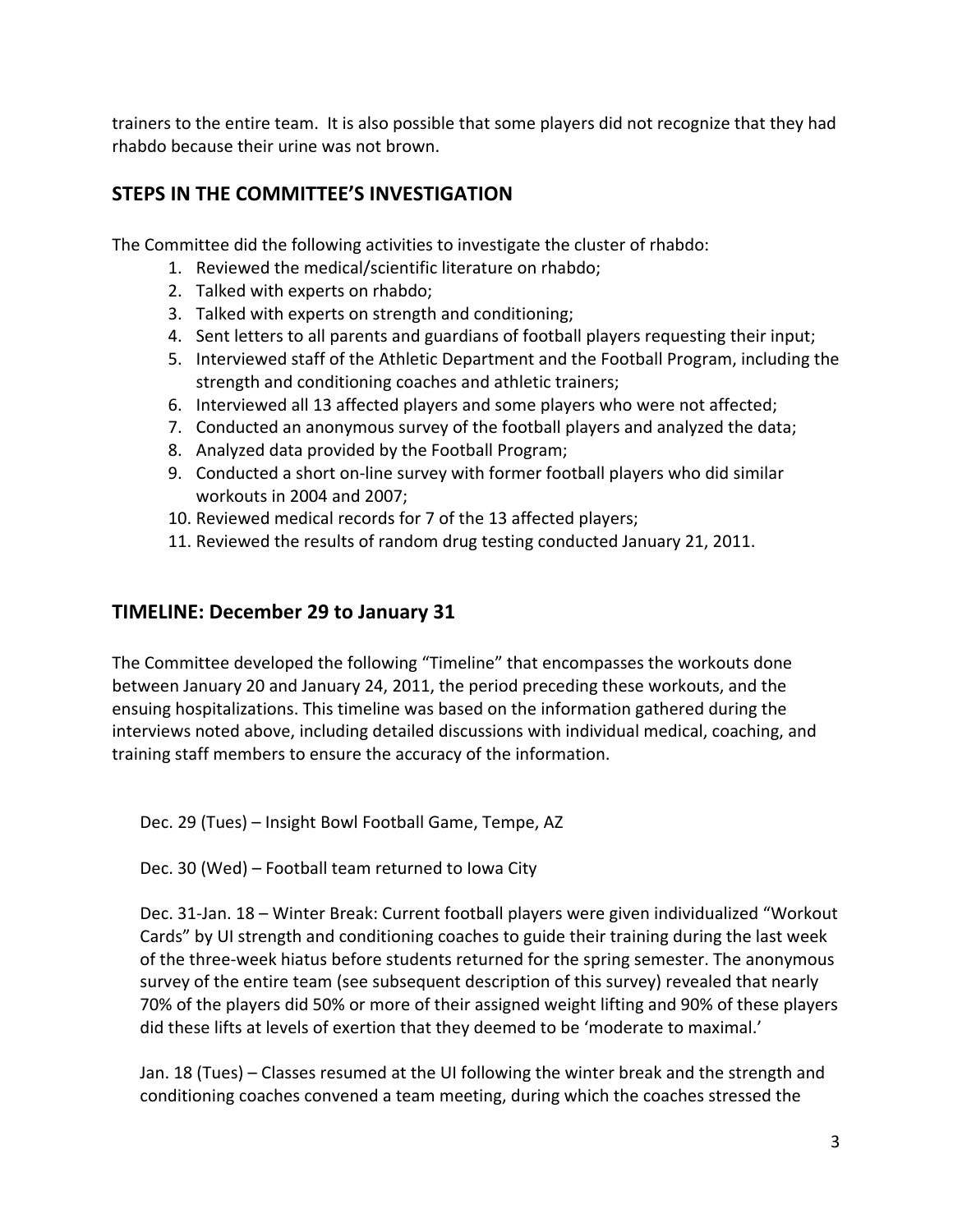importance of upcoming workouts and noted that these workouts would be very challenging and would demonstrate who wanted to be on the team.

Jan. 19 (Wed) – Before the high-intensity winter workouts were initiated, all players participated in balance and coordination assessment drills ('Functional Movement Screen') to gauge their current level of fitness and conditioning and to determine whether they had developed any physical compensations during the prior season.

Jan. 20 (Thurs) – The first intensive workout was held on this Thursday, with a primary emphasis on large lower‐body muscle groups. The workout also included barbell snatches, pull‐ups, dumbbell rows, and a weighted sled‐pushing exercise in the indoor training "Bubble." Team members could workout at one of three times (6:00 AM, 8:00 AM, or 4:00 PM) during the day, depending on their class schedule. By far the most challenging task in this workout was the assignment to perform 100 back squats with a barbell weighted with 50% of the highest weight lifted from a squat by each player at his last assessment. Players with injuries or specific physical issues were given workouts specifically designed for them. Players were allowed to take as much time as they needed to complete the 100 squats because the goal of the strength and conditioning coaches was to ensure that all players could complete the task, thereby creating a sense of accomplishment for the individual players and for the entire team. Indeed all but one player assigned to do the 100 squats completed the task. The player who did not complete 100 squats had done 95 squats but the coaches stopped him from completing the task because his form was deteriorating to the point that they were concerned he would be injured. Players could take breaks when they chose to do so and some were told by the coaching staff to take breaks when their form broke down. Although the times for completing the squats were not posted and ranked, each player was timed and most players viewed the squats as a competition. (Note: The players view almost all workouts and practices as a competition.) The time needed to complete the 100 squats varied substantially among the players. Some players noted that they had difficulty with the subsequent pull‐ups and did fewer than they usually could do. Some players vomited during or after the workout (Note: Athletes vomit during and after tough workouts but the Committee's impression was that more athletes vomited related to this specific workout than related to other tough workouts.) Some players had difficulty getting from the weight room to the indoor training "Bubble." One player, who was in the 6:00 AM group, noted that he had discolored urine that same evening, but he did not report it to trainers.

Jan. 21 (Fri) – The second day of intensive workouts focused on upper‐body muscle groups. A number of players noticed unusual pain and stiffness in their legs after Thursday's workout. The strength and conditioning coaches removed the "hangs," a lift that requires considerable lower‐body work, from the Friday workout because they recognized that the players had not performed as well as they were expected to during the previous day's squat exercise. Most of the players completed the Friday workout without substantial difficulty because it worked the major upper‐body muscle groups. Many players noted severe leg pain, and difficulty climbing stairs, putting on shoes and socks, and other basic activities.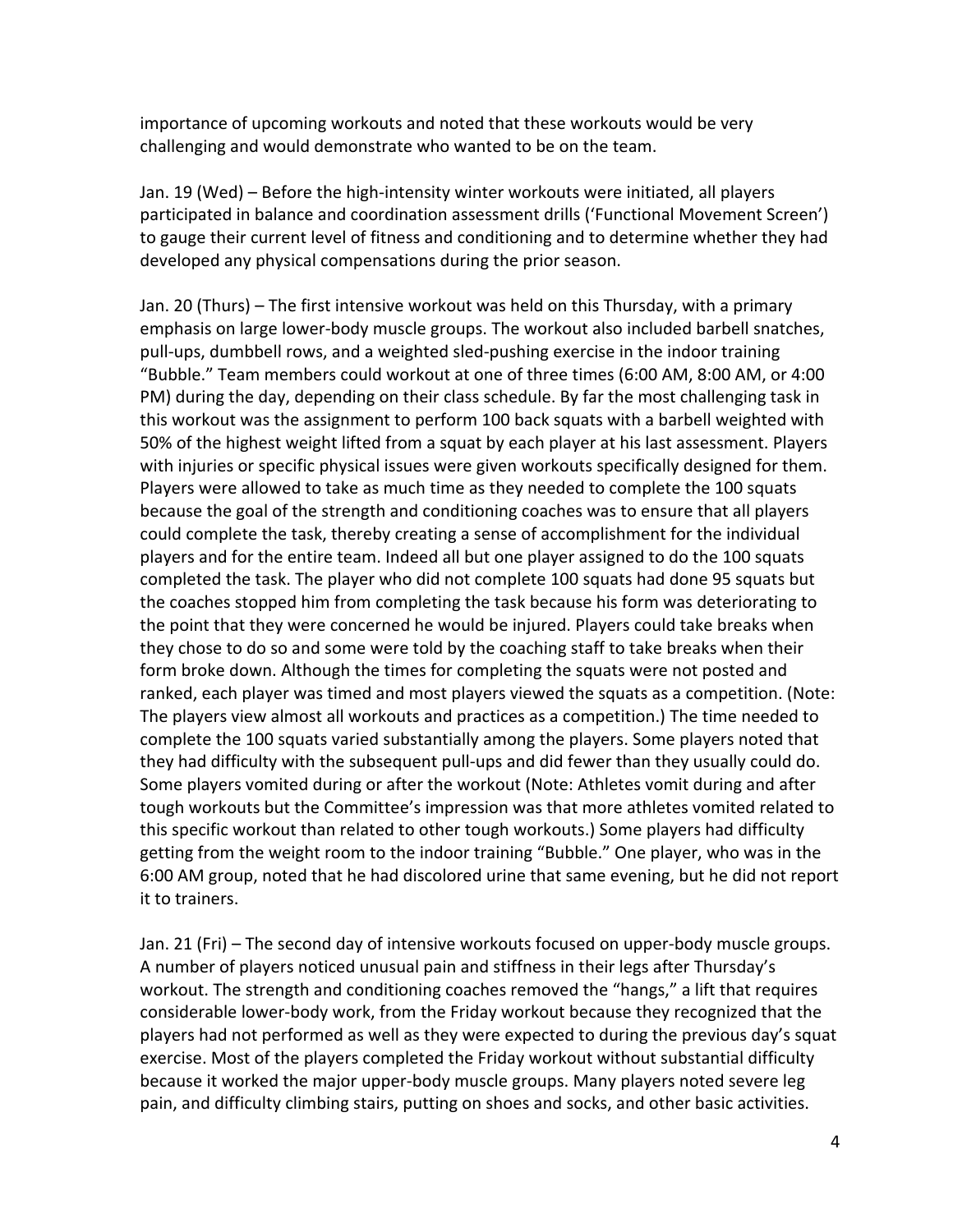Five of the affected players noted that their urine was discolored but they did not report this observation to trainers. In addition, 28 players, including 2 of the affected players, had random drug testing that morning; the urine from the 2 affected players was reported to be brown.

Jan. 22 (Sat) – There were no workouts on Saturday. A number of players continued to experience substantial pain and stiffness in their legs, and several reported that they tried to alleviate these symptoms through stretching, massage, or cold‐water plunges. Three more players noted dark urine, but none reported this observation to staff of the football program. Some affected players told teammates, friends, or parents that their urine was abnormally dark.

Jan. 23 (Sun) – There were no workouts on Sunday. Numerous players still had serious leg pain and swelling, and one more player noted discolored urine. Of note, most affected players thought they were dehydrated and had been drinking copious amounts of water and sports drinks to rehydrate.

Jan. 24 (Mon) – A speed workout was held on the Monday. Many players reported that their legs hurt so much they could not jump over low hurdles that were usually easy for them. Three more players noted dark urine. The first player reported to a trainer in the early morning and was found to have high blood pressure. He was scheduled to see a primary care sports medicine physician that afternoon. After examining the player and obtaining laboratory tests, the physician diagnosed the player with exertional rhabdo. The physician saw one other player for similar symptoms that afternoon and also diagnosed rhabdo in that player. He began intravenous fluids on both players. Another player was in the Sports Medicine Clinic for a preoperative visit. He spoke with the two players who had been diagnosed with rhabdo and said that he had similar symptoms. The primary care physician again diagnosed with exertional rhabdo and arranged for all three players to be admitted to the UIHC. Shortly thereafter, two more players were identified as having rhabdo and were hospitalized. In the early evening, a text message was sent out to the entire team describing the rhabdo symptoms and urging players to go to the hospital if they were experiencing any of them.

Jan. 25 (Tues) – One more player was hospitalized until a total of 13 were receiving treatment for rhabdo. While in the hospital, all players were evaluated daily by an orthopedic surgeon who is a sports medicine physician. He assessed all of the hospitalized players for compartment syndrome and found no evidence that any of the players had this serious complication of rhabdo.

Jan. 25‐30 – Players were gradually released from the hospital as their symptoms disappeared.

Jan. 31 – The last player was released from the hospital.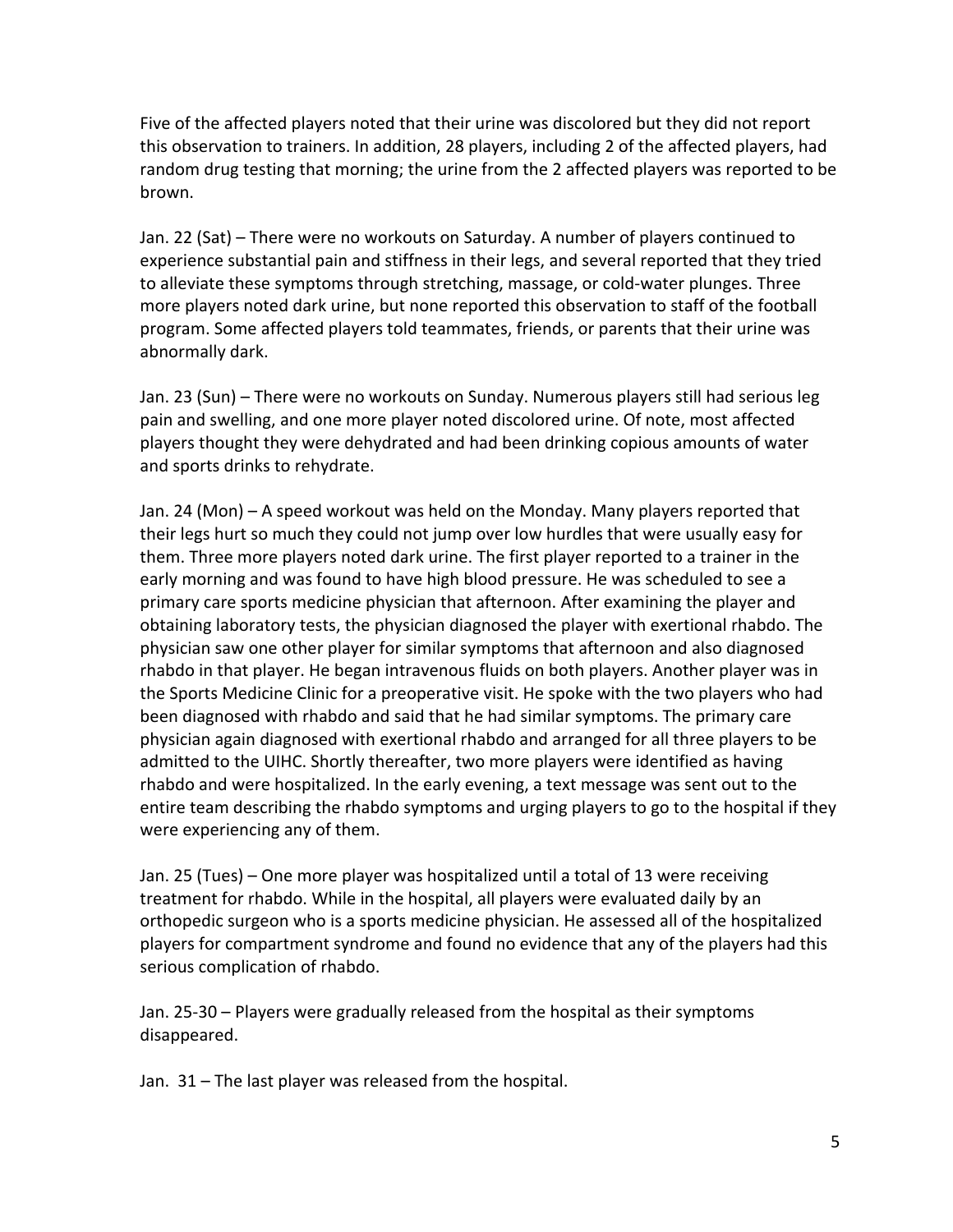### **THE COMMITTEE'S INVESTIGATION**

#### **Literature review**

The Committee performed an in‐depth review of the available medical/scientific literature on rhabdo. Numerous reports of exertional rhabdo were found involving individual persons, such as weight lifters, body builders, and long distance runners engaged in strenuous exercise regimens. Clusters of rhabdo, like the cluster among UI football players, have been relatively rare, but several have occurred recently. The medical/scientific literature suggested to the Committee that there are several factors that may increase either the risk of exertional rhabdo or complications of rhabdo (e.g., anabolic steroids, supplements like creatine, certain prescription and over‐the‐counter medications such as non‐steroidal anti‐inflammatory drugs [NSAIDs; ibuprophen, etc.], illegal drugs, alcohol). Dehydration, viral infections, poor nutritional status, poor physical training status, and certain inherited or genetic conditions (e.g., muscle diseases, sickle cell trait) can increase the risk of exertional rhabdo as well. The Committee addressed these possible causal/risk factors in our investigation of why 13 UI football players acquired rhabdo.

#### **Consults with experts on rhabdo**

Members of the Committee with medical and scientific training talked with experts around the country familiar with rhabdo, both to gain a better understanding of the medical condition and to obtain ideas about potential underlying causes of the cluster at UI. These experts included medical doctors and exercise physiologists in academic and military settings, as well as persons in the strength and conditioning community. These discussions reinforced what was learned from the literature search and identified some promising leads about factors to assess in interviews with planners, organizers, supervisors, and participants in the workouts between January 20 and January 24, 2011.

#### **Interactions with experts on strength and conditioning**

The Committee contacted the two major national associations for strength and conditioning coaches in the US, the National Strength and Conditioning Association (NSCA) and the Collegiate Strength and Conditioning Coaches Association (CSCCa). According to an official at one of these associations, workouts like the implicated workout are common at football programs across NCAA Division I, Division II, and Division III schools. Moreover, the Committee learned that one of these groups has had a large number of phone calls from coaches and administrators wanting to know what happened at UI because of health and safety concerns at their institutions.

Furthermore, the Committee learned that there is considerable tension between the NSCA and the CSCCa and between academicians who do research on strength training and coaches who design and supervise strength and conditioning programs. These tensions and political factions and the small size of the football strength and conditioning community prevented the Committee from obtaining unbiased opinions about what happened at UI. For example, Committee members spoke with two strength and conditioning coaches who work for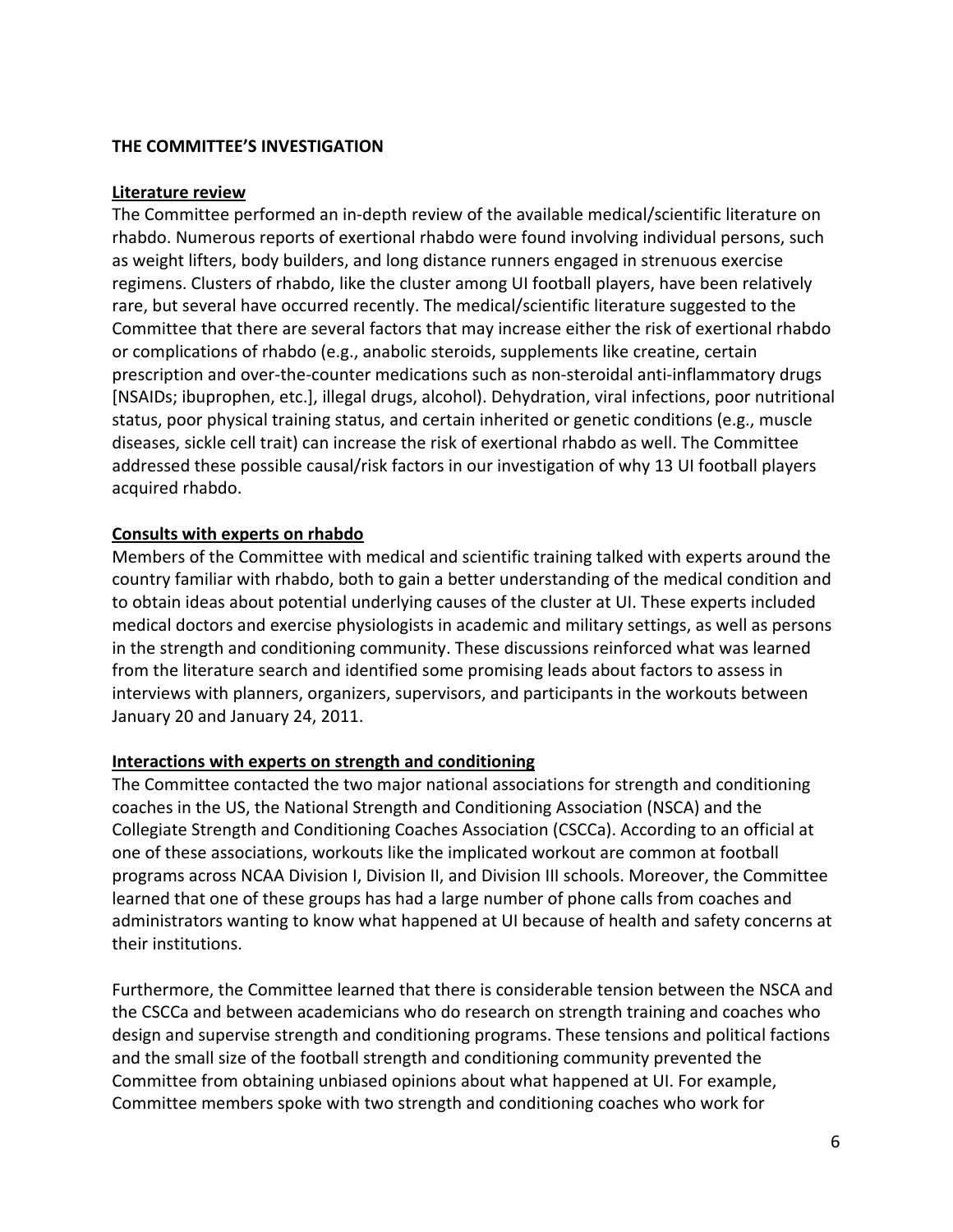professional football teams, neither of whom was willing to offer an opinion. In addition, high‐ ranking staff members at the two national associations had diametrically opposed views about the risk of rhabdo after a workout of this type.

### **Responses from parents and guardians**

After receiving the student athletes' permission, the Committee sent letters to the parents or guardians of every member of the football team, inviting them to write to us or call us to share any information, concerns, or perceptions they had that might be useful to the investigation. We received 17 responses from parents or guardians. The parents and guardians responding to our inquiry overwhelmingly expressed concern for the short‐ and long‐term health of the affected athletes. The parents appreciated the work of the Committee and indicated that they wanted the Committee to communicate the findings and recommendations directly to them. Parents criticized the UI Football Program for lack of communication (see the section on communication). The parents cited examples of learning about the hospitalizations from the media and rare contact with coaches (too little too late). They interpreted the fact that the head coach did not return immediately to campus as a lack of concern on his part for the affected players and their families. They also commented on the need for more regular communication from the Football Program and for early and frequent communication during critical events such as the cluster of rhabdo. Most parents still support the UI Football Program and the coaches, specifically mentioning that they are grateful for the education provided to their sons on proper nutrition and hydration and the work coaches did to help their sons develop as athletes and as people. However, some parents expressed anger and distrust as a result of this event and suggested that some of the coaches should have been suspended until the investigation was complete.

Moreover, some parents and players felt that Athletic Department staff, the UIHC physician who spoke during the press conference, and at least one former player publically blamed the affected players for having rhabdo and assumed that the players must have done something wrong because 13 of them were affected. Parents also stated that the Football Program must modify its practices to prevent a recurrence. Most parents were troubled that all members of the team were not tested for rhabdo. Parents also stated that the Athletic Department should provide counseling services for the injured athletes to address the emotional and social issues unique to these athletes.

## **Interviews with staff of the Athletic Department and the Football Program**

Members of the Committee personally interviewed every member of the Athletic Department who was directly or indirectly involved in the workouts that led to the hospitalizations. These interviews included the Athletic Director, the Head Football Coach, the Director of Football Operations, the Head Strength and Conditioning Coach, all the other strength and conditioning coaches, the Head Football Trainer, and other athletic training staff members present at the workouts in question. All staff cooperated with the Committee and provided the Committee with the information it requested.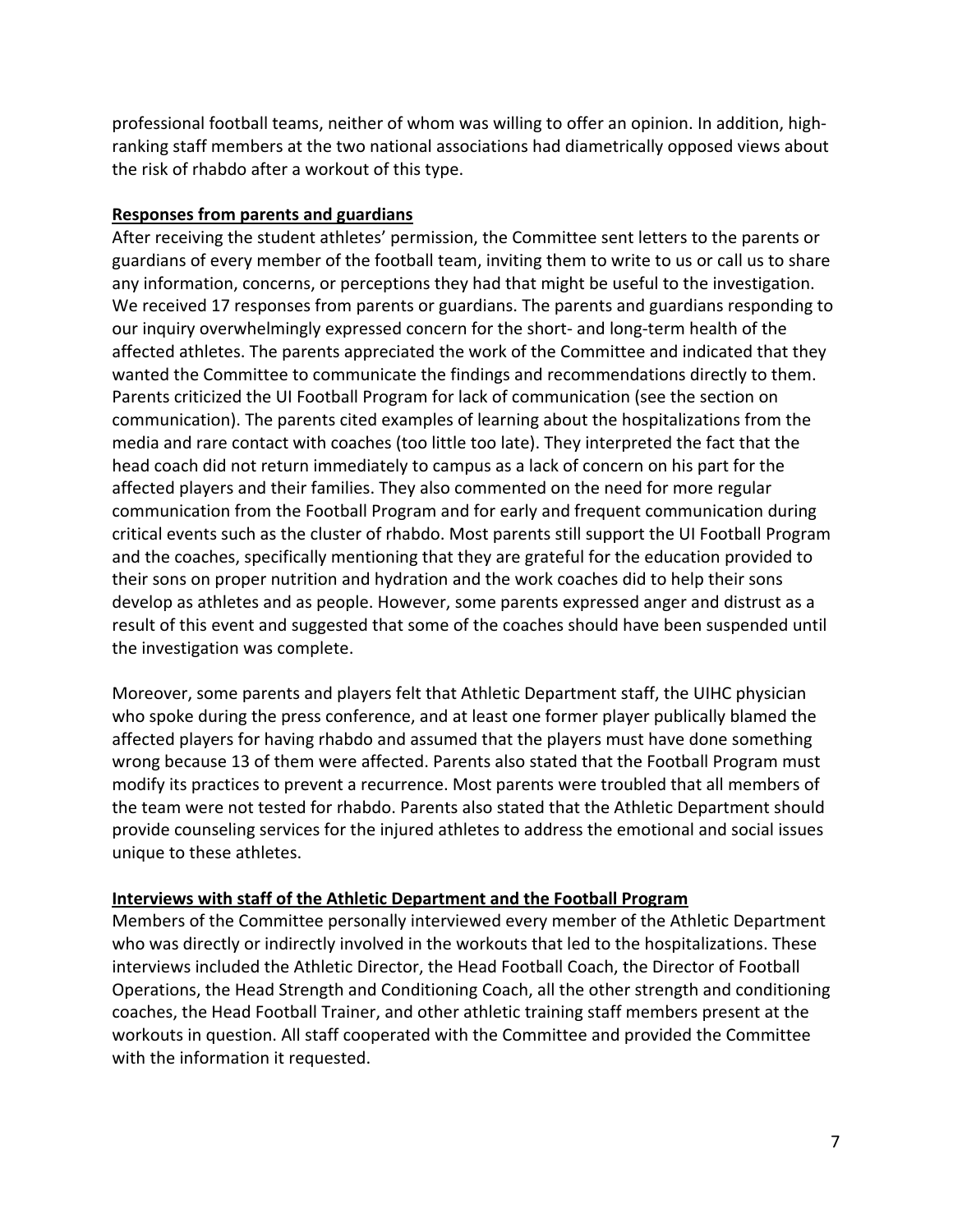The interviews produced a much clearer picture of what the workouts involved, how they were organized, and the level of supervision provided by the strength coaches and athletic trainers. In particular, interviews with the strength and conditioning coaching staff revealed that they were very organized and had developed a detailed 21‐week program to prepare the players so that their strength and conditioning would peak during the football season. These coaches developed specific plans for each athlete, tailoring the plan to each player's needs, strengths, weaknesses, and past injuries or surgeries. Interviews with the strength and conditioning coaches also revealed that their intent for the workout was to put the team through a tough challenge that would strengthen their individual confidence and their confidence as a team. On the basis of an article published in The Journal of Strength and Conditioning Research, the strength coaches felt that the squat protocol employed on January 20, 2011 might increase the players' testosterone and cortisol levels, leading to some muscle hypertrophy. In addition, because they normally workout at about 80% of their maximum weight to maximize muscle hypertrophy, the coaches felt that they could safely increase the number of repetitions (volume) if they decreased the load to 50% of the maximum weight squatted.

During the interviews, we learned that the strength and conditioning coaches were very aware of heat injury and dehydration but they did not know about exertional rhabdo until the cluster occurred. The head trainer had seen one case of exertional rhabdo in the 1980s and the director of the Sports Medicine Program had not seen a case of exertional rhabdo in over 20 years of practice, although he had seen rhabdo cases related to crush injuries. (Note: One of the Committee members contacted a colleague who played in the National Football League before he went to medical school. He subsequently became an orthopedic surgeon and a team physician for a local football team. Like the director of the Sports Medicine Program, he knew about exertional rhabdo but had never seen a case in over 30 years of practice.)

#### **Interviews with players**

During the week of February 21, 2011 members of the Committee conducted personal interviews with each of the 13 team members who were hospitalized, addressing similar questions to every player. The players all cooperated fully with the Committee. The Committee sought to obtain a detailed account of the players' practices and experiences from the end of the Insight Bowl to the three days of heavy workouts and also to learn about their experiences in the hospital. The Committee also conducted personal interviews with a few team members who participated in the workouts but did not develop rhabdo, to determine if there were obvious differences between the 13 players who acquired rhabdo and the players who did not. The information gleaned from these interviews helped Committee members develop the anonymous survey and to identify areas to investigate further. Most of the pertinent findings from the interviews are included elsewhere in this report.

Through the interview process, the Committee identified one area about the conduct of the workout at 6:00 AM January 20, 2011 on which players and coaches differed. Several players commented that they were allowed to rack the bar (put it back on its stand) but they were not allowed to take their hands off the bar. These players indicated that this impeded their access to water. One of the Committee members questioned each of the strength coaches and the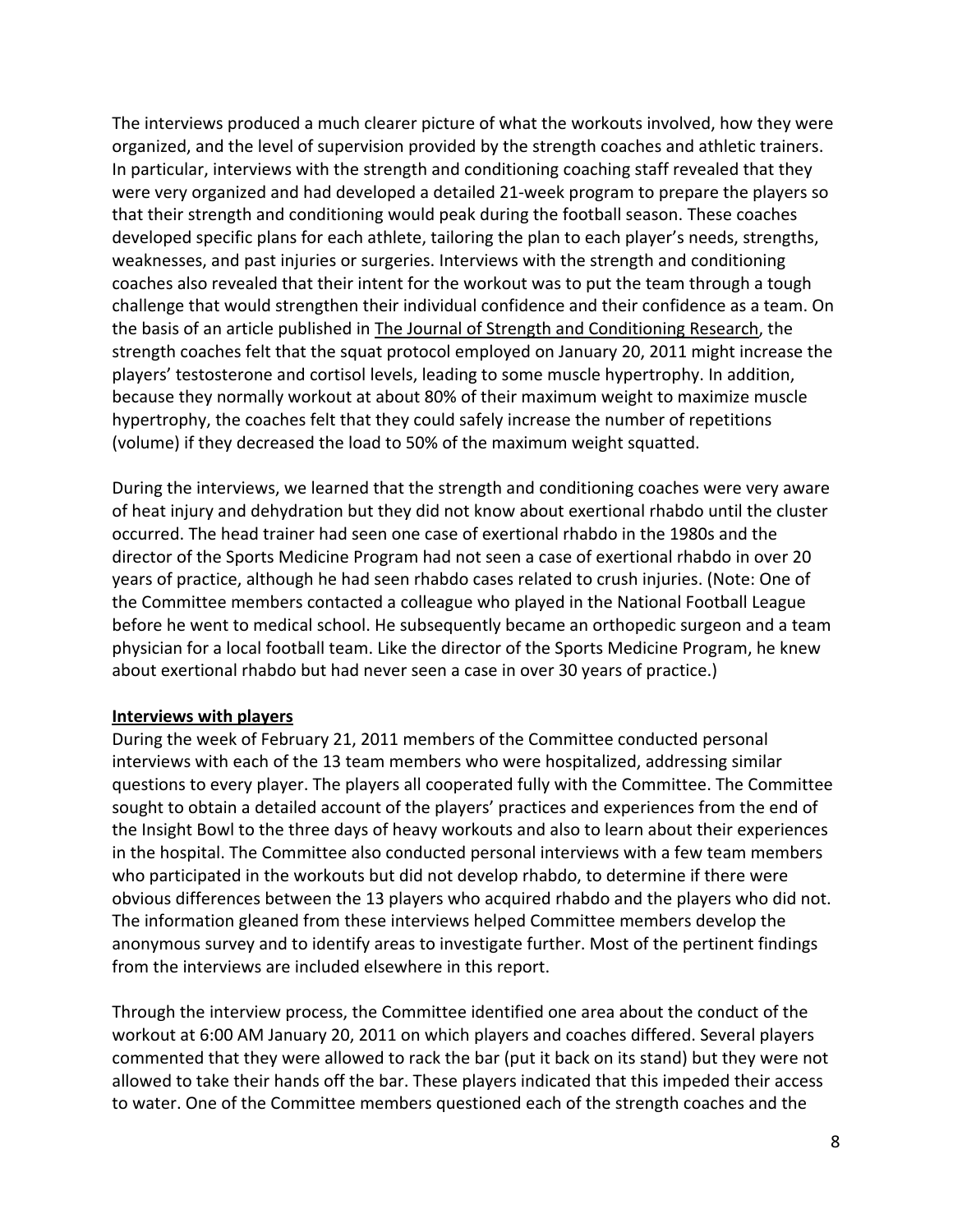student strength coaches separately. Each of them stated unequivocally that the players were able to rack the bar, to remove their hands from the bar, to walk away from the bar, and to drink water. The head strength coach stated that the players have been required to keep their hands on the bar for prior workouts but that was not the case on this occasion. The Committee was not able to determine whether the students confused prior work outs with the workout on January 20, 2011. The Committee was not able to determine which description of the requirements was correct. However, working out at 6:00 AM was not associated with a higher risk of rhabdo than working out at 8:00 AM or 4:00 PM.

#### **Anonymous survey**

After the Committee's first working meeting on February 9, 2011, the epidemiologist member of the committee began preparing a detailed survey instrument that every current member of the football team would be asked to complete. The purpose of the survey was to identify differences between the players who became ill after the workouts and those that did not. The Committee, other epidemiologists, and a renal (kidney) physician reviewed drafts of the epidemiological survey, as did several seniors on the 2010 football team who were not involved in the January workouts because they had completed their eligibility. On March 2, 2011 the survey was given to the Associate Director of Athletics, who regularly works with student athletes. He distributed the survey to current members of the football team, collected the completed surveys (maintaining players' anonymity), and gave them to the Committee for data entry, data validation, and analysis. The response to the survey was rapid and enthusiastic. Nearly all surveys were returned and ready for data entry by March 7, 2011. In total, 79 surveys were returned, 13 of which were from players who were hospitalized with rhabdo. One survey was completed by an athlete who did not do any of the workouts on January 20, 21, or 24 because he had recently undergone an operation. That player's survey was not included in the analyses. In addition to this survey, the Committee analyzed data from the workout cards and the player database to try to identify risk factors for rhabdo.

#### **Analysis of Survey Data**

Athletes who had rhabdo were significantly more likely that those who did not have rhabdo to report having the following signs or symptoms: **extremely** sore muscles, leg cramping or locking, difficulty putting on their shoes, difficulty bending their knees, swollen muscles, and muscles that were painful to touch. These findings are consistent with a diagnosis of rhabdo. Players with rhabdo were more likely than players without rhabdo to use antiinflammatory agents like NSAIDs after the workouts, to use these agents for more days, to "contrast" (expose muscles alternately to hot and cold water), to take cold baths, to take cold showers, to put ice on their muscles, and to use creams or ointments like Icy Hot<sup>®</sup> or BENGAY<sup>®</sup>. In addition, the players who had rhabdo were less likely than the other players to report that they did their usual activities over the weekend. (Note: Only 1 of 13 [8%] players with rhabdo reported going to a party over the weekend compared with 15 [23%] of those who did not get rhabdo. This difference was not statistically significant.) The Committee thinks these factors were not risk factors for acquiring rhabdo among the 13 players but indicate that the players with rhabdo had significant distress and were searching for relief. The Committee has not investigated whether there was an association between the use of NSAIDs and the level of renal dysfunction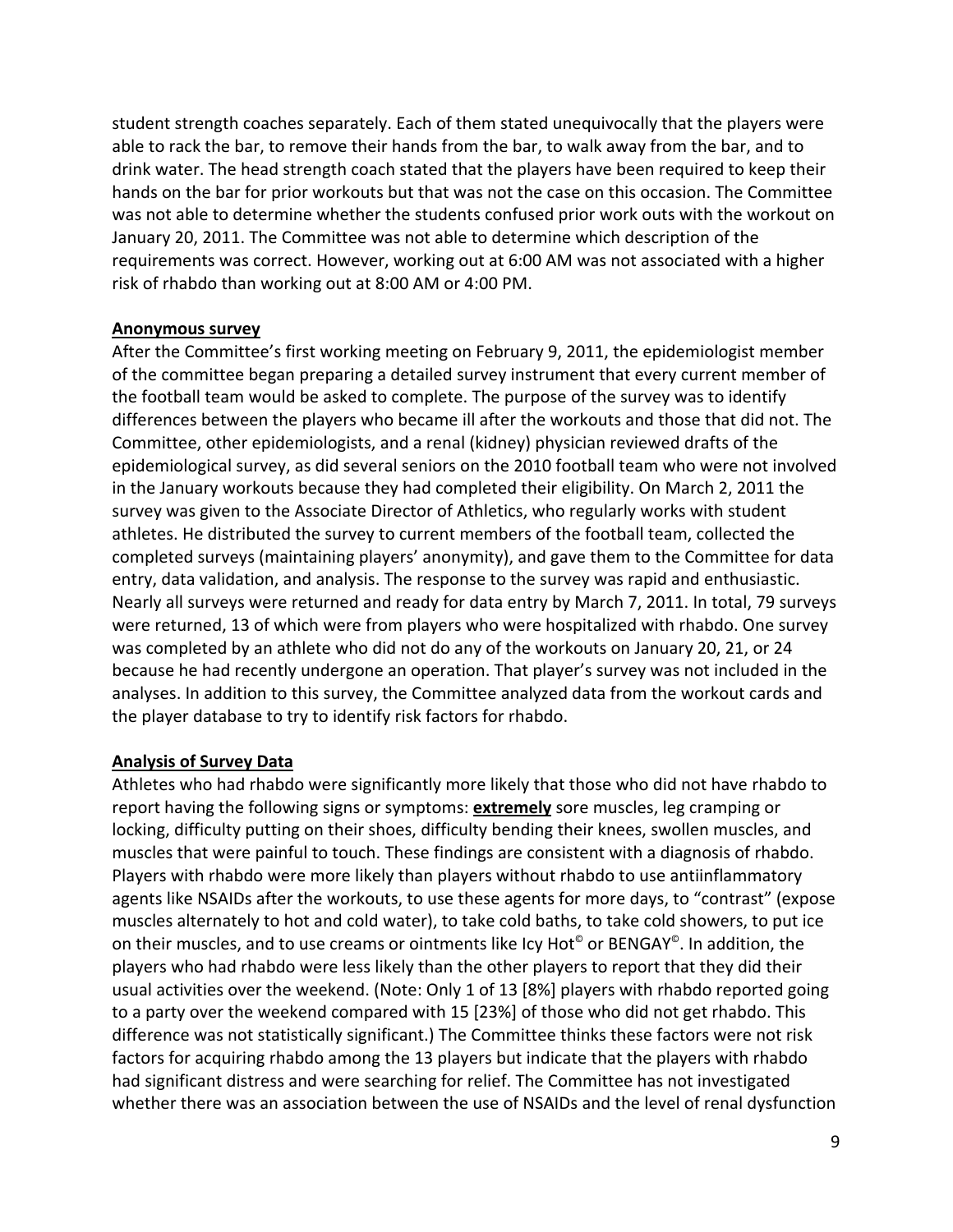because the Committee had access to the medical records from only 7 of the 13 hospitalized players.

Players who had rhabdo were more likely than unaffected athletes to report that they went to muscle failure during the squat workout and that they did not think they could complete the squat workout. Players who had rhabdo were more likely than those who did not have rhabdo to report doing extra squats during the squat workout because some squats were not counted as full or complete squats. The extra squats may have been a risk factor for rhabdo, but the Committee thinks this occurrence was more likely an indicator that the players' muscles were failing and damaged already; thus, the players were unable to complete some squats because their muscles were too fatigued.

Players who did not acquire rhabdo were significantly **MORE LIKELY** to report that they drank protein shakes after the workouts and that they drank protein shakes on more of the days after the workouts than were players who acquired rhabdo. However, using protein supplements during the winter break was not associated with a decreased risk of rhabdo. An alternative explanation for this observation could be that the players who had rhabdo felt too sick to drink protein shakes. The Committee plans to evaluate this possibility further by talking with the affected players after they return from spring break.

The following variables were **NOT** statistically different between the athletes who acquired rhabdo and those who did not: age, race/ethnicity, the number of semesters in the UI Football Program, the workout session on January 20, 2011 (6:00 AM, 8:00 AM, 4:00 PM), the number of meals consumed before the workout, the amount of hydration with water or sports drinks during and after the workouts, the frequency of exercise over the 3‐week break, the intensity of exercise over the 3-week break, the time between their last squat workout and the January 20, 2011 workout, trying to beat other athletes' times, running to Hillcrest Dorm and back on Friday morning because they missed training table breakfast, and partying over the weekend after the Thursday workout. In addition, use of over‐the‐counter drugs, prescription drugs, illegal drugs (no players reported using these agents and drug tests support these reports), energy drinks, pre‐workout drinks, supplements (creatine, carnitine), licorice, or alcohol were not associated with acquiring rhabdo. Furthermore, prior illnesses, injuries, or operations were equally common among players who had rhabdo and players who did not.

## **Evaluation of data provided by the Football Program**

In addition, the data from the Football Program indicate that the risk of rhabdo was significantly increased in accordance with increases in the length of time needed to complete the 100 squats and the number of sets needed to accomplish the task. For skilled (e.g., defensive backs, wide receivers) and semi‐skilled players (e.g., linebackers, fullbacks), the risk of rhabdo was significantly increased as the percent of body weight lifted increased. However, such a relationship was not found for linemen. These associations persisted when all three of these variables were considered jointly.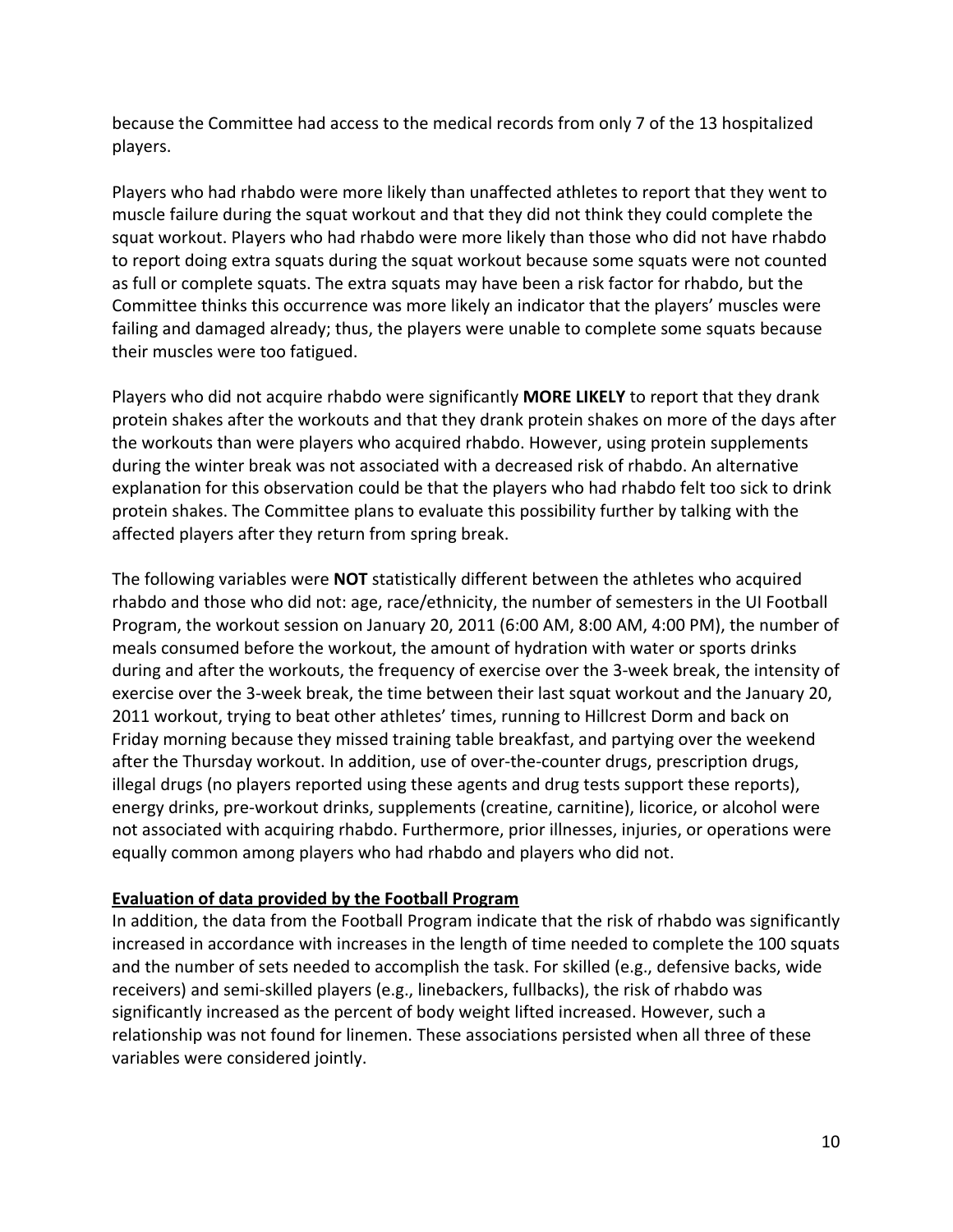## **Brief online survey of former football players**

Two brief online surveys were created and members of the 2004 and 2007 football squads, who underwent similar intense workout experiences, were asked to complete one or both of these surveys (some did both workouts). The goal of these surveys was to assess whether some players may have had rhabdo after the intense workout but did not report their symptoms to medical personnel. Nine former players responded to the survey about the 2004 workout (conducted in early June 2004) and 14 responded to the survey about the 2007 workout (conducted in early December 2007).

None of the players who completed these surveys remembered having brown or very dark urine after the workouts but one of nine players who did the training session in 2004 and one of 14 players who did the workout in 2007 have subsequently passed brown urine after an intense exercise session. Of the players who completed the surveys, about a third of the players (33% in 2004 and 36% in 2007) remembered that they had very sore muscles after the workout and difficulty climbing stairs and putting on socks and shoes (33% in 2004 and 29% in 2007). Fifteen players who completed the survey of current players had done the similar workout in 2007; none of these players acquired rhabdo after either workout. Fourteen of these players answered the question comparing the workout in 2007 with that in 2011; three felt the workouts were about the same, four felt the workout in 2007 was harder, and seven felt the workout in 2011 was harder.

## **Medical record review**

After obtaining medical releases from 7 of the 13 hospitalized players, the physician member of the Committee reviewed the UIHC medical records covering their hospitalizations. Careful histories obtained by the primary‐care sports medicine physician did not uncover any legal or illegal practices common to the affected players, including the factors noted earlier in this report that are thought to increase the risk of rhabdo.

# **Random drug test results review**

The physician member of the Committee also reviewed the results of a random drug test conducted on Friday, January 22, 2011 on 28 members of the football team, including 2 players who developed rhabdo. All samples were negative for masking agents, for anabolic agents, amphetamines, barbiturates, benzodiazepines, cocaine metabolites, marijuana metabolites, opiates, phencyclidine, and propoxyphene.

# **Summary of findings about causal factors**

The results of the survey, the data from the Football Program, the medical record review, and the review of the random drug test results indicate that the 13 affected players did not acquire rhabdo because they engaged in risky behaviors. In fact, the results of these studies refute the rampant speculation that the 13 players all must have brought the rhabdo on themselves by using supplements, or using illegal drugs, or partying too much. Rather the results of the Committee's investigation indicate that the number of sets required to complete the workout, the time required to complete the workout, and the percent body weight lifted (for skill and semi-skill players) were the strongest risk factors. Although illness and injury (and, thus, gross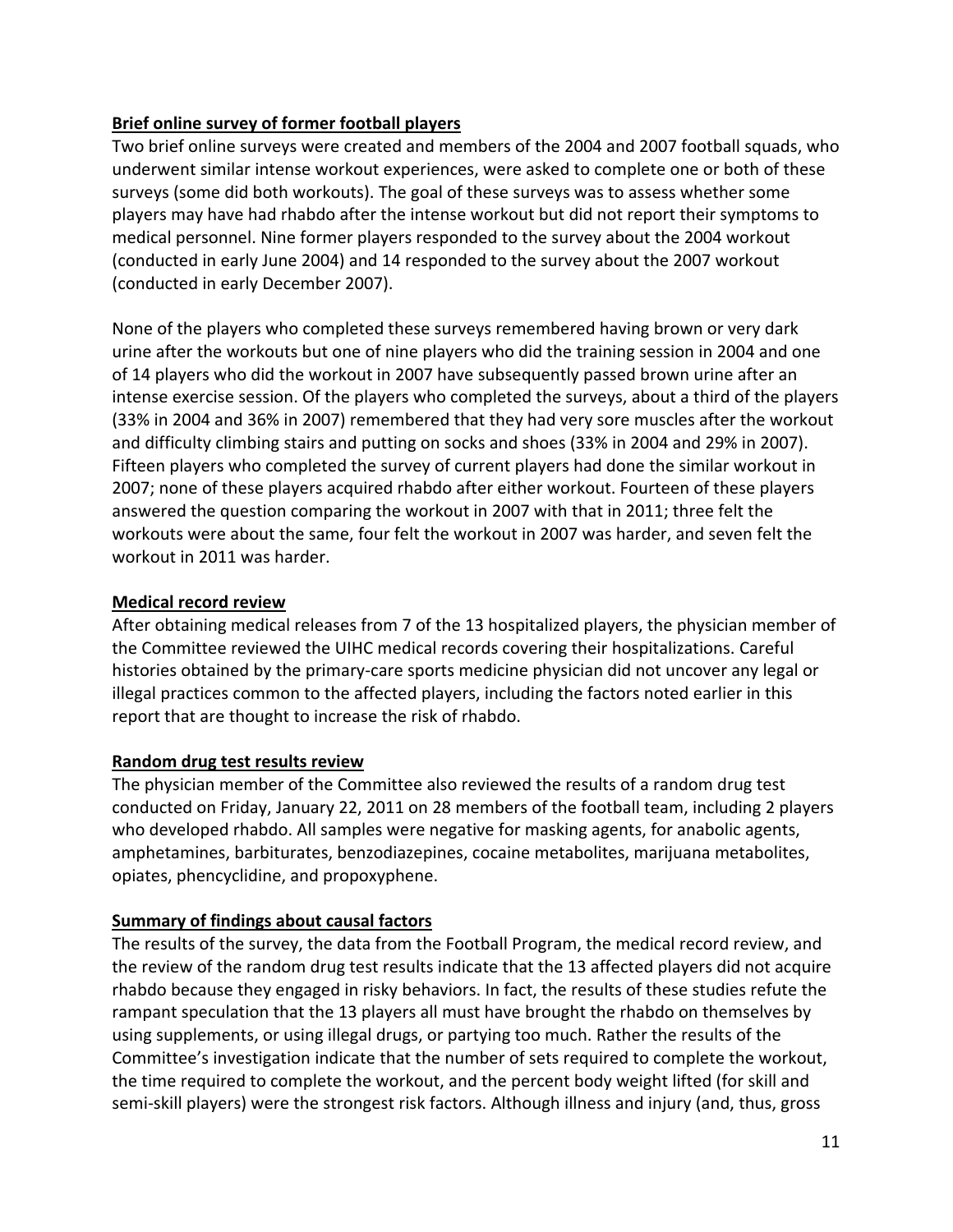deconditioning) were not risk factors for most of the 13 players, they may have increased the risk for two linemen for whom the percent body weight lifted was not a factor.

## **EVALUATION OF COMMUNICATIONS SURROUNDING THE EVENT**

#### **Positive aspects of communication**

As the Committee proceeded through the investigation, its members discovered that the strength coaches, trainers, and other coaching staff have developed substantial, well‐structured programs designed to instruct the players on improving their strength, conditioning, position skills, nutrition, hydration, and overall health. The Committee's interviews with the 13 players who developed rhabdo as well as interviews with a number of players who were not hospitalized revealed young men who were well‐disciplined with regards to their diets and maintaining hydration. Committee members repeatedly heard how the players were coached constantly on the healthy diets and on adequate hydration needed for strenuous workouts and for playing football. The level of instruction on these topics on the front end of the training for the players appears to be effective.

The Committee learned that, in general, the strength and conditioning coaches, trainers, and team physicians communicate well with regards to the physical condition of the players. This close communication has allowed the training staff to identify players who need medical or surgical evaluations and care and has also allowed them to reintegrate injured or ill players back into training, practices, and games safely by providing appropriate rehabilitation and appropriate modifications. Similarly, this communication system has allowed the strength and conditioning coaches to develop specific programs for individual players to help them address specific injuries, muscle imbalances, and compensations. However, this communication system seems to have failed for one to three of the affected players (see section on areas needing improvement).

Another positive aspect of communication was the text blast that was sent early on the evening of January 24, 2011. This mode of communication allowed the training staff to reach essentially all the football players quickly. Eight of the affected players sought medical care after the text blast and most of them said that they would not have done so if the text message had not been sent. Thus, the text blast enabled staff of the Football Program to identify all the athletes with substantial levels of myoglobin in their urine.

## **Aspects of communication needing significant improvement**

The Committee learned that team physicians often clear athletes by saying they may return "as tolerated." The training staff stated that the athletes will tell the training staff or the coaching staff when they cannot tolerate specific aspects of training and competition. In general, when the training staff and the players know the specifics of the strength and conditioning or training program at the time when players are cleared, this approach may work. However, the Committee questions how free the players are to tell coaches they cannot do something, given that the players are all competing for positions and playing time. In the setting of an unusual, particularly strenuous workout, this method of clearing players after orthopedic injuries or after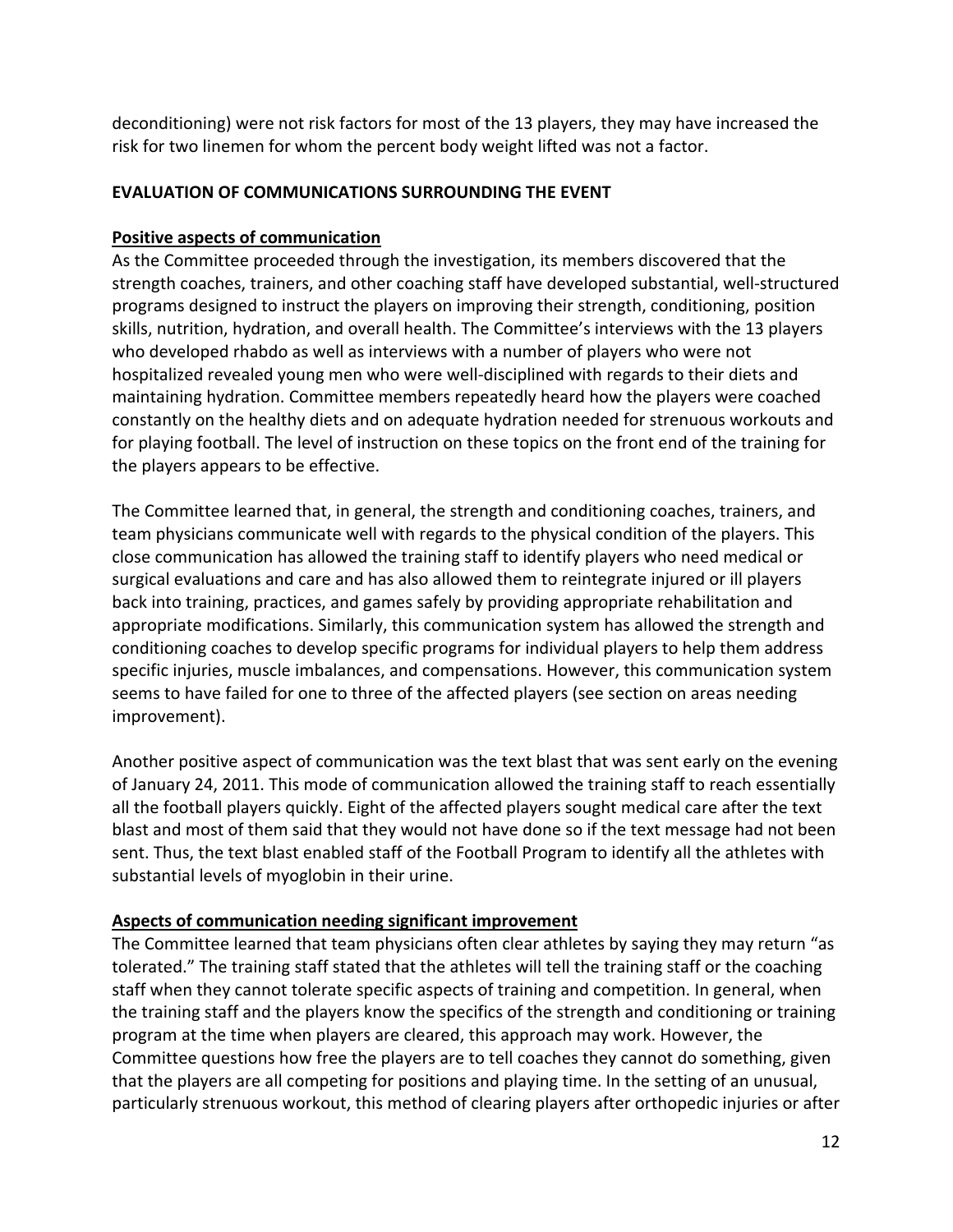illnesses was not effective and may have been confounded by the fact that the workout was the first one performed after a long break. In particular, the strength coaches did not know that one of the players had been hospitalized for an infection over the winter break. Also, the coaches did not seem to recognize that two players who were recovering from orthopedic injuries might have had lower limb muscle deconditioning that would likely limit their ability to perform squat exercises at the level prescribed for the workout January 20, 2011. This is not to say that the strength coaches did not consider the players' recent injuries when they created the workout cards for these two players. They did indeed consider their injuries. In fact, they decreased the weight one of these players lifted because his injury was to a bone in his lower leg. They did not feel that the program for the other player needed to be changed because his injury involved his foot and the squats did not require him to move his feet while lifting weight. If the team physicians had known that the players in question were going back to the extremely rigorous workout of January 20, 2011 and they had stated specifically what the players could or could not do, the outcome for these three players might have been different. Of note, the strength coaches' modifications for other players with injuries or known limitations appear to have been effective in preventing these players from getting rhabdo. Although it did not reach statistical significance, none of the players who did modified squat workouts on January 20, 2011 acquired rhabdo.

Football is a sport that requires physical strength, power, and endurance as well as pride and bravado. The Committee understands the culture of the sport and the extreme toughness and dedication of the young men who play it. The Committee also realizes that the coaches must both instruct the players and also continually push them so that each player performs at his highest level. With that said, the Committee thinks communication between the strength coaches, trainers, team physicians (as described in the previous paragraph), and the players must improve. The coaches must observe the players and talk with the players during and after strenuous workouts and practices specifically to determine if players have unexpected difficulty with the workout or practice or unusual soreness or pain afterwards. The Committee realizes that part of preparing players for the intensity of the games is to push them further than they think they can go, which leads coaches and trainers to respond to players' complaints or statements that they cannot do something with statements such as "everyone is sore . . . buck it up . . . stop feeling sorry for yourself . . . . You just need to get yourself together. " Again, in the usual circumstance these responses might suffice. However, in the circumstance when numerous players who usually perform at a high level have difficulty with the workout or when players report that they can hardly walk, have prolonged and extreme muscle soreness and swelling following the workout, and cannot do their usual activities, the coaches and trainers must go beyond their usual assumptions and ask themselves and the players what other factors could account for the players' poor performance and/or their prolonged pain. Indeed, the strength coaches did recognize that some of the most athletic players did not perform nearly as well as they were expected to perform during the implicated workout. In response, the coaches removed the lower extremity exercises from the Friday (January 21) workout. However, they did not appear to take the next step and ask whether the players had suffered unintended consequences related to the workout. This may be, in part, because they had done similar workouts in the past and had not identified any adverse effects and because, unlike the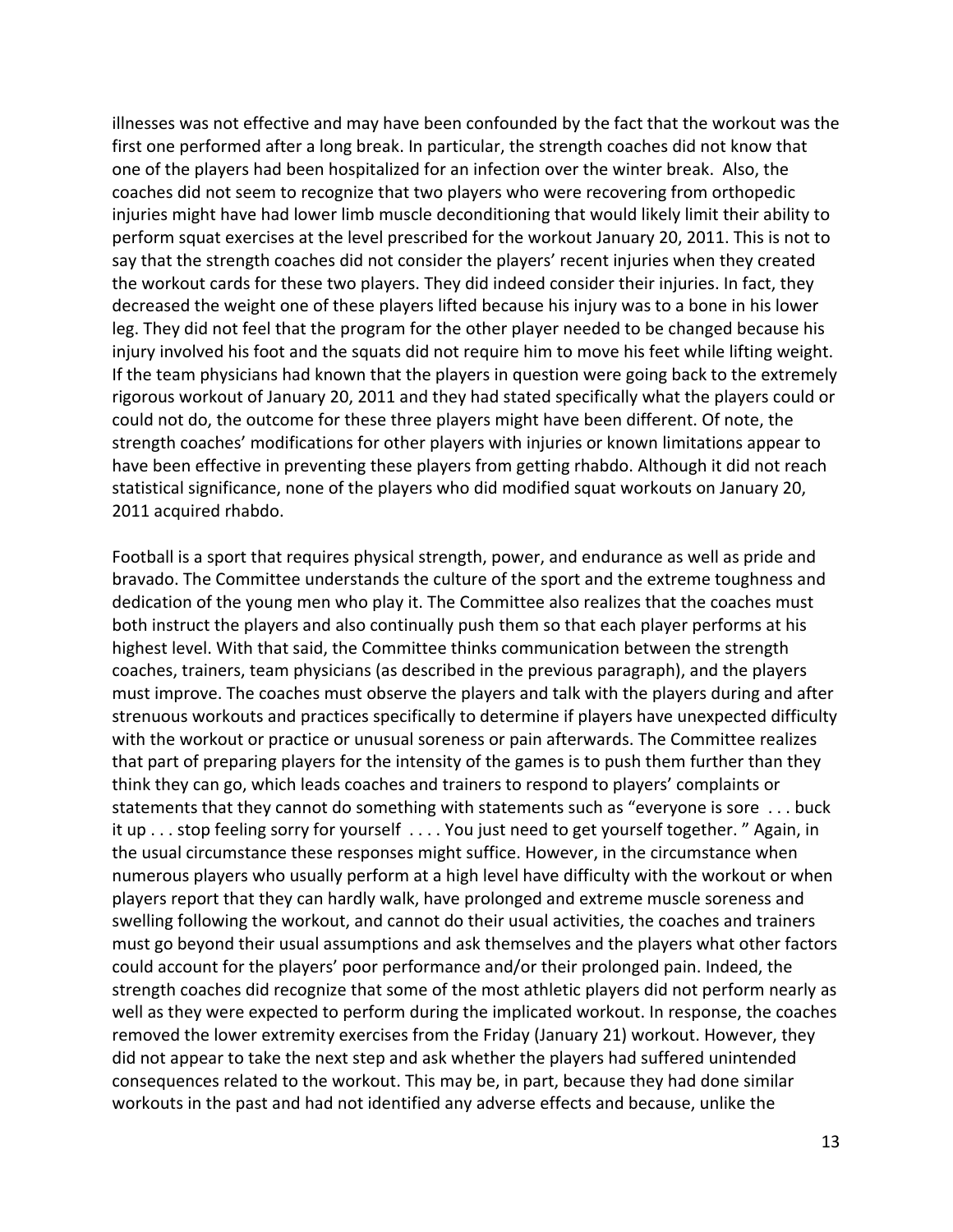workout in 2004, the workout in 2011 was not intended to push the lower extremity muscles to failure. Nevertheless, the coaching staff must now begin asking those hard questions and find ways to distinguish the usual moaning and groaning of players pushed to excel from signs of real distress.

### **Overall summary of findings on communication**

The Committee discovered during its investigation that a major area of concern revolves around communication – within the UI Football Program and externally. The Committee found many aspects of communication that were positive and were done well. However, some aspects of communication need swift and definitive improvement, which in some cases will require the UI Athletic Department and the Football Program to develop new, comprehensive communication approaches for both internal and external constituents, especially players' parents.

## **THE COMMITTEE'S CONCLUSIONS ABOUT THE RHABDO OUTBREAK**

The Committee bases its conclusions about the Rhabdo cluster on a thorough investigation that included an in‐depth examination of the scientific/medical literature, interviews and consultations with rhabdo experts, communications with players' parents and guardians, interviews with Athletics Department staff directly involved in the workouts held January 20‐24, 2011, and interviews with the 13 affected players, and some unaffected players. The Committee also conducted an anonymous survey of the entire football team, analyzed data produced by this survey and specific data provided by the Football Program, conducted an online survey of a sample of former players, and the doctor member of the Committee reviewed the medical records of affected players and the results of a random drug test performed on January 21, 2011.

**A.** On the basis of this investigation, The Committee is as certain as possible under the circumstances that the strenuous squat lifting workout the players did on January 20, 2011 caused rhabdo in the 13 who were hospitalized, as well as serious muscle injuries to players who did not develop advanced rhabdo symptoms. We identified some factors that increased the risk of acquiring rhabdo among players who did the squat workout—the number of sets required to complete the 100 squats, the time required to complete the 100 squats, and lifting a high percent of ones' body weight for skill and semi‐skill players‐‐and one factor that may have decreased the risk—drinking protein shakes. The Committee did not find a risk factor other than the squat workout itself that was common to all of the affected players.

**B.** The 13 football players who were hospitalized were in no way responsible for their own injuries. They simply acquired a serious medical condition that can develop after a single session of intense eccentric exercise concentrated on a limited number of skeletal muscle groups, when the stress on the targeted muscles damages muscle tissue to the point that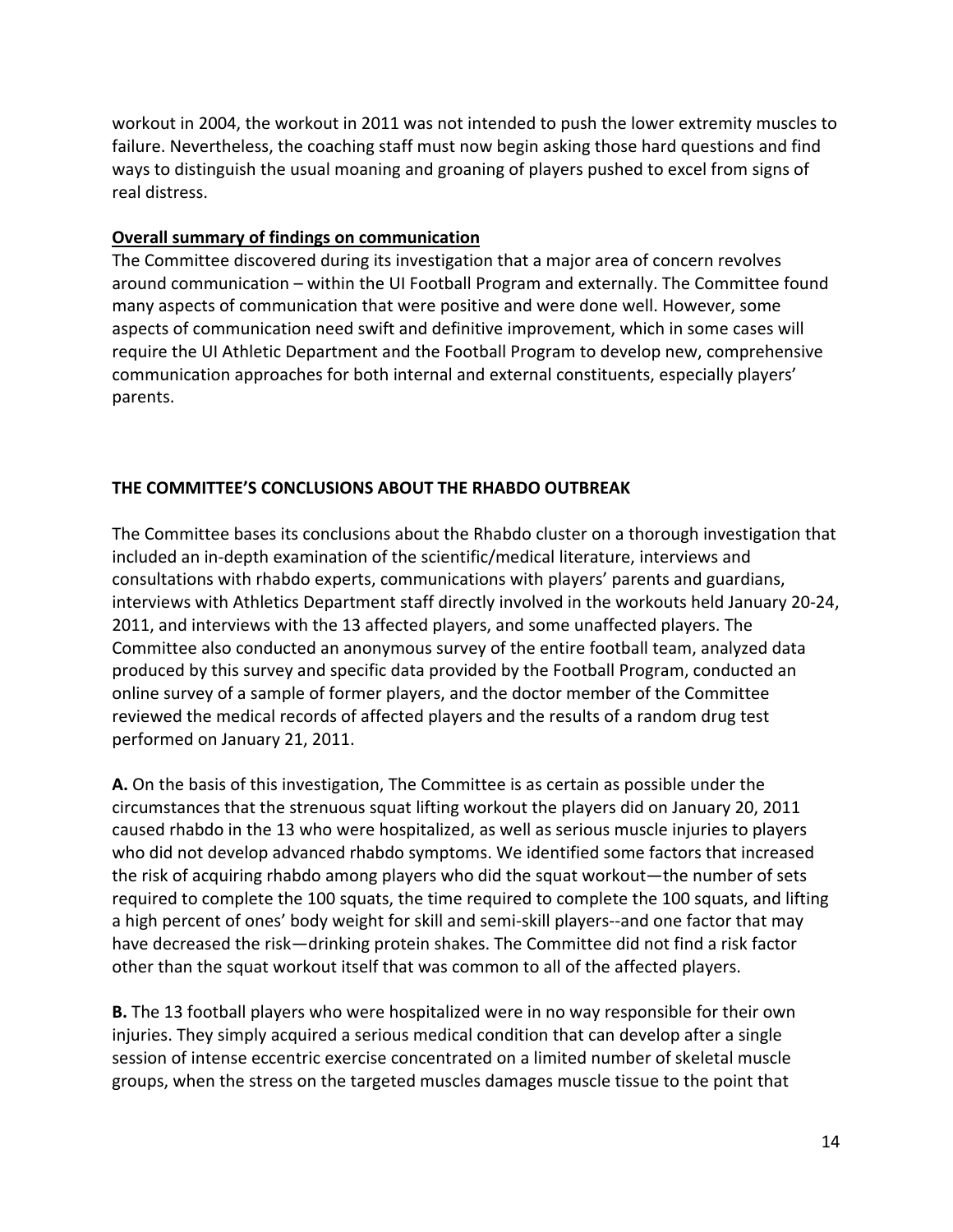myoglobin and/or enzymes (e.g., CK) leak from the muscles. The athletes clearly did nothing wrong. In particular, they did not take banned substances or engage in other risky behaviors.

**C**.Rhabdo was also not associated with use of prescription medications, over‐the‐counter medications, supplements, or energy drinks in the 13 affected players. As noted above, the investigation did not identify a single, common contributing factor. All players on the team may have been more susceptible because they had just been on their winter break, although a lack of preparation (the amount of exercise performed over the break), nutrition, or hydration were not associated with rhabdo based on survey results.

**D**. The percent body weight that skill and semi‐skill players were squatting was associated with rhabdo. Thus, some of the best squat lifters (i.e., those lifting the highest percent of their body weight) on the team were affected. Players who drank protein shakes during the week of the workouts might have been protected from rhabdo. This observation needs to be followed up by further studies. If it is confirmed, protein shakes could be recommended to athletes undertaking rigorous training and competitions to help prevent this syndrome.

**E**. Unusually heavy workouts of the type done on January 20, 2011 had been conducted successfully by this coaching staff in June 2004 and December 2007 and were not known to cause rhabdo. Therefore, based on their past experience, the football coaches, strength coaches or athletic trainers did not have reasons to suspect that a similar workout in 2011 would cause exertional rhabdo in 13 players and the temporary incapacitation of many other players with significant leg pain and stiffness.

However, the timing of the workout in 2011 was different than those in 2004 and 2007. The workout in 2004 occurred in June during the start of summer workouts and the workout in 2007 occurred in December after a break of only one week. The Committee hypothesizes that the three‐week break between the Insight Bowl in December 2010 and the beginning of the winter workouts might have been a significant issue. The results of the survey indicated that the amount of exercise during the break did not differ for affected and unaffected players, suggesting that at a gross level the affected players conditioning had not decreased significantly. However, many of the affected players were skill or semi‐skill players who would likely have more fast-twitch muscle fibers than do lineman. Fast-twitch muscle fibers deplete their fuel or energy stores more quickly than do slow‐twitch fibers and, thus, they could fatigue and become damaged faster than slow-twitch fibers. Fast-twitch fibers also decondition quickly at a molecular level (e.g., enzyme composition, neural inputs, energy stores) if they are not stimulated through high‐intensity contractions. Thus, the Committee speculates that many of the affected players had deconditioning of these fast-twitch fibers, which might not have been noticeable to the players or coaches, but which might have been significant enough to allow these players to experience severe muscle damage during the workout.

**F**. So far as we could determine, members of the football coaching staff and the strength coaches had not had prior experience with exertional rhabdo. One of the athletic trainers had seen one case of exertional rhabdo at another university. While this lack of experience did not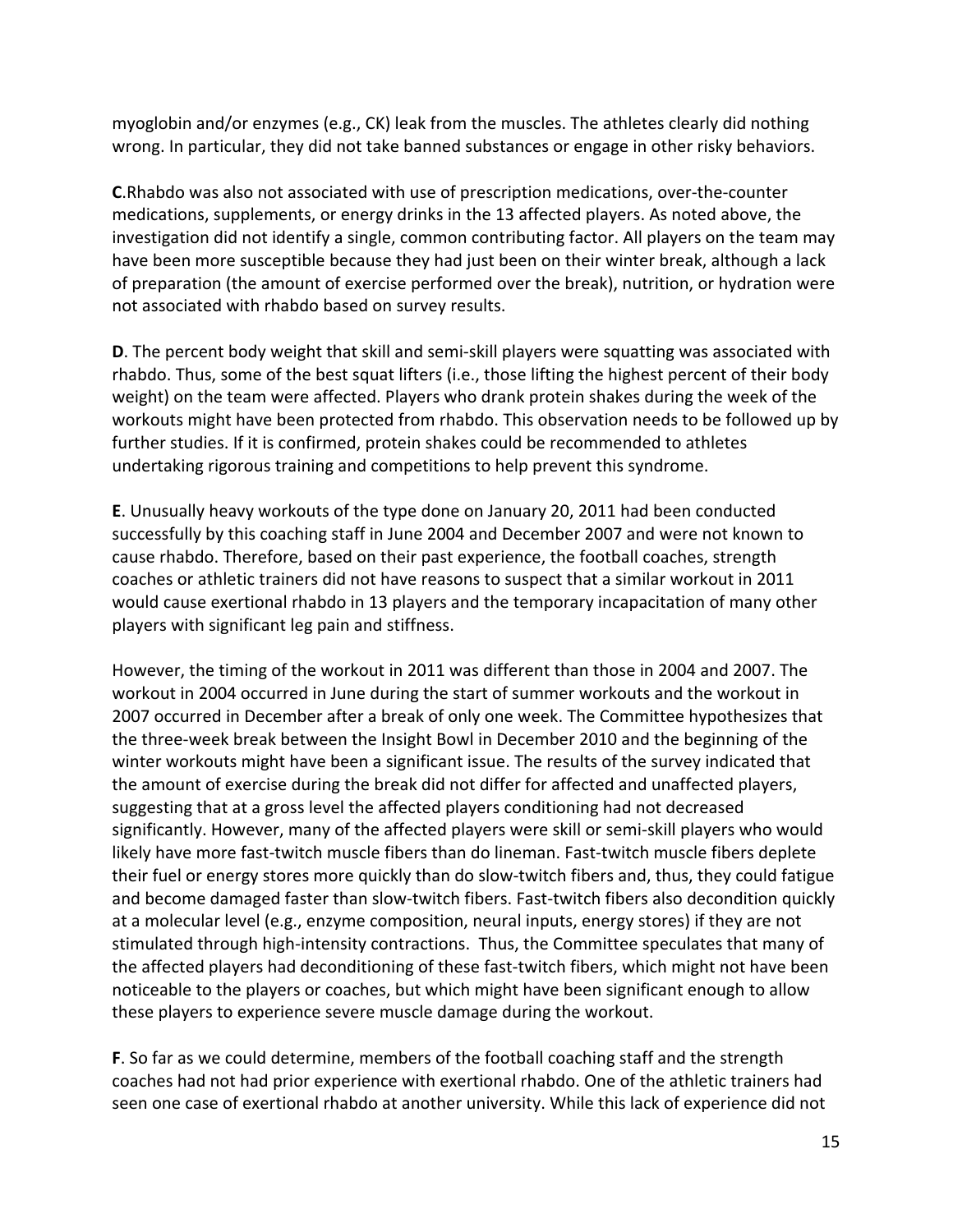cause the rhabdo, it may help explain why the staff apparently assumed the players were experiencing no more than the expected soreness after a tough workout and did not question whether the players had experienced muscle damage.

**G**. The Committee did not identify any person or group of persons who were negligent or reckless when they planned, conducted, or supervised the strenuous workouts that resulted in 13 players acquiring rhabdo. The Committee concludes that everyone involved in these workouts proceeded in the good faith belief that they could be conducted without harm to the players, just as they had on at least two prior occasions. The Committee is certain that no one intended the serious muscle injuries suffered by the hospitalized players. Unforeseen developments do occur without the fault of anyone involved, and the Committee concludes that is the most accurate characterization of what happened in this instance. Furthermore, as noted above, the Committee did not identify illegal or irresponsible behavior on the part of the 13 players that explains why they were affected and other players were not. The injured players were simply not responsible for the rhabdo symptoms they experienced.

**H**. The Committee did not find evidence to support the speculation circulated by the media and by the public that the strenuous winter workouts were intended to "punish" the football players for their lack of success during the prior season, or that the players were threatened with harsh treatment, if they did not excel in the workouts. At the first team meeting on January 18, 2011, the strength coach did make comments to the effect that last season's close losses should concern everyone in the Football Program, including the players, that the workouts ahead would be very challenging, and that they would determine "Who wants to be here." Most of the players interviewed by the Committee did not regard these statements as personal disparagements or threats of retribution, but rather as customary motivational "coach speak" that is common to football and to which they were accustomed. A few players, however, did perceive the workout to be punitive, and a number of the players commented that the coaches and trainers downplayed their complaints, saying "everyone is sore."

**I**. The Committee's investigation revealed that the players received appropriate medical care from the medical specialists responsible for their treatment. The absence of the Director of the Sports Medicine Program when the problem was first recognized did not impair the care of the affected athletes.

## **THE COMMITTEE'S RECOMMENDATIONS**

- **A.** The UI Football Program should reaffirm its decision of January 25, 2011 to no longer use the intense, high‐volume squat workout and to design another and safer method to promote the team unity this workout was intended to inspire.
- **B.** Everyone associated with strength coaching and athletic training at UI should be thoroughly educated about rhabdo, its causes and its symptoms, and engage in best practices for preventing it. They should, in turn, teach the athletes about exertional rhabdo and how to recognize this condition.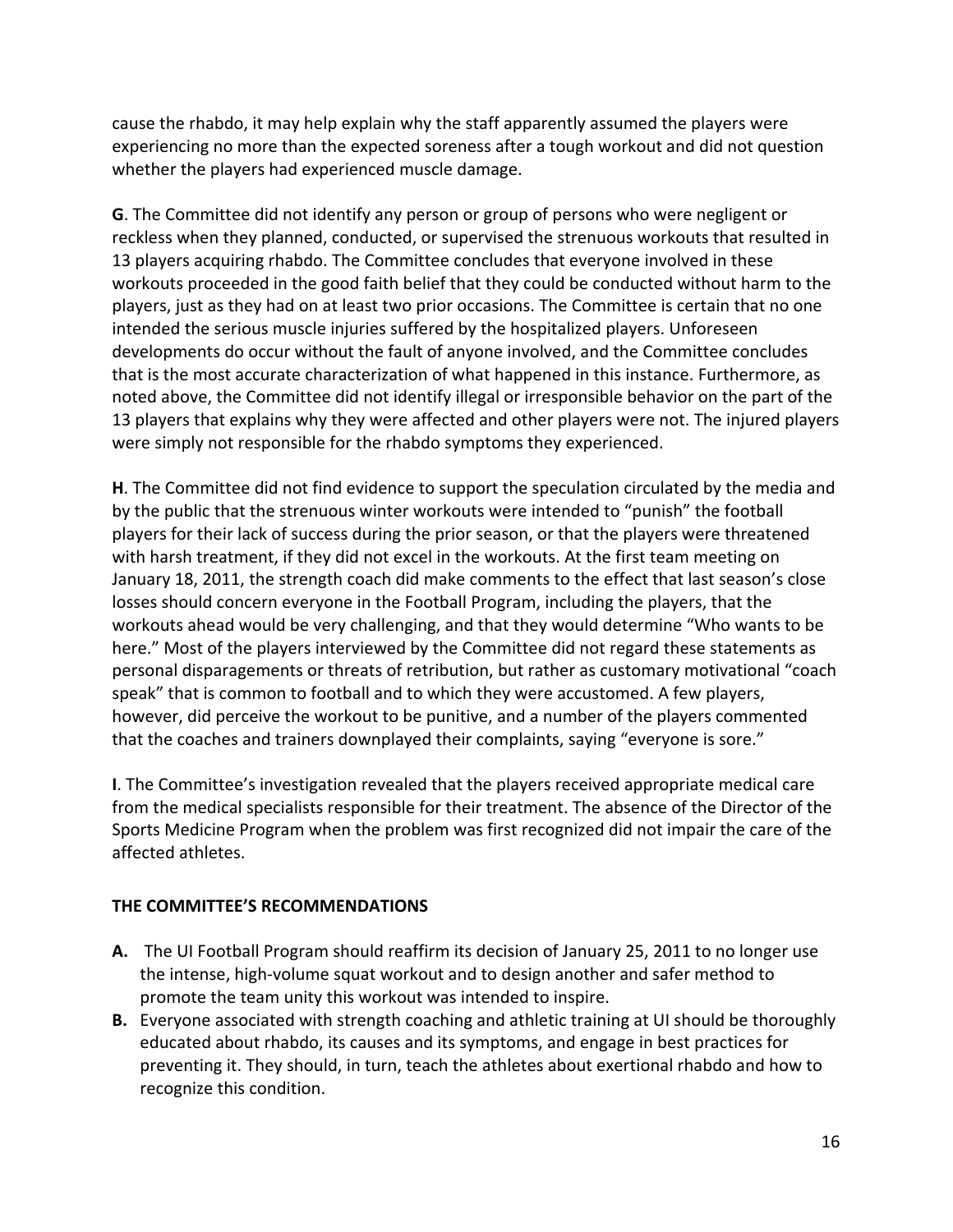- **C.** Athletic trainers and strength coaches should develop a mechanism for determining whether players are having unexpected problems with a specific workout or are suffering unexpected complications of a workout.
- **D.** Whenever a few members of a team become ill after a strenuous workout and some are hospitalized or suffer serious muscle injuries, all members of that team should be tested to make sure that, although they do not have the most pronounced symptoms or signs of the ailment, they do not suffer from the same condition.
- **E.** The Athletic Department should provide counseling with a professional sports psychologist for players who acquired rhabdo or who acquire other serious illnesses or injuries associated with their sports.
- F. The UI should address any long-term health needs of the affected athletes related to this event, including the possible need for professional counseling to meet psychological or social concerns.
- **G.** Strength and conditioning coaches should provide physicians and athletic trainers who are responsible for clearing ill or injured players with details about the type and degree of exertion required in the workouts/competitions for which they are asked to provide clearance. In addition, physicians and athletic trainers should specify to coaches the activities athletes should not do, and they should not rely on the players to tell coaches or athletic trainers when they cannot tolerate an activity.
- **H.** The Committee's findings and recommendations should be sent directly to all athletes and to their parents with a letter from the President expressing both concern and regret for this unforeseeable event and reassurance that the recommendations from this Committee will be considered seriously and evaluated immediately for implementation.
- **I.** The findings of the investigation, particularly of the football team survey and the other quantitative aspects of the investigation, should be presented at national meetings for coaches, trainers, and sports medicine personnel so that they can learn from this experience.
- **J.** Given their extensive travel, their close contact with other athletes, and the demands of their sports, athletes may be at higher risk than other students for adverse events. The Athletics Department, in general, and all sports programs, including football, must develop and implement an emergency management program that includes a robust emergency communication component. The emergency management plan would allow the UI to: (1) notify parents immediately if an adverse situation (e.g., illnesses, injuries, accidents) has arisen among athletes and (2) communicate with all players on the affected team immediately about a developing situation. The Committee suggests that the Athletics Department work with experts within the UI and the UIHC who have considerable expertise in developing, implementing, and testing emergency communication plans. A coordinated, well-rehearsed emergency management plan, similar to what exists on the health campus and the larger university, could serve as a template for a program specific to the Athletics Department.